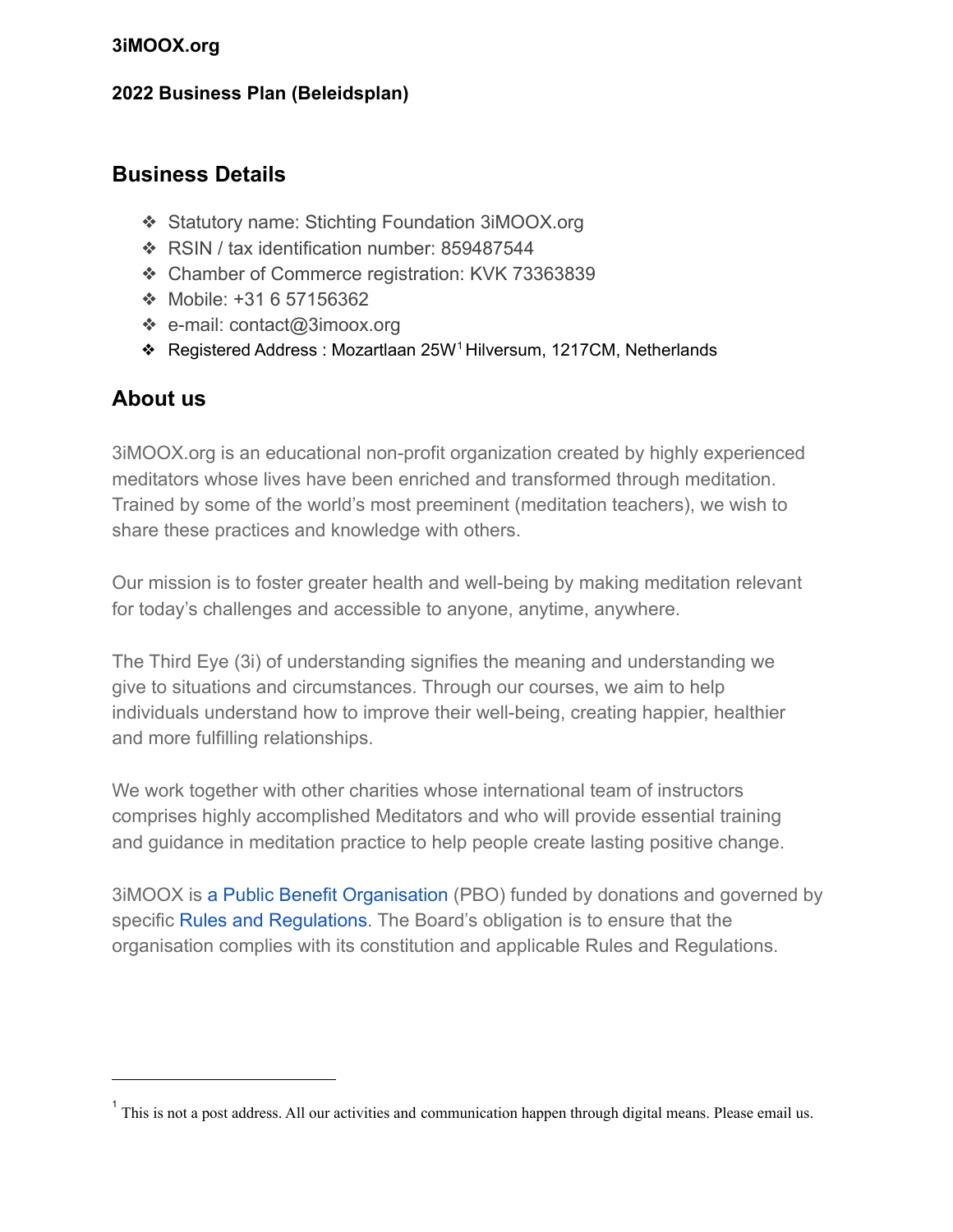#### **2022 Business Plan (Beleidsplan)**

## **What we do?**

In essence, we design, develop and provide Massive Open Online Courses (MOOCs) based on industry best practice on the subject of Meditation and other self development topics. We aim to offer these courses to learners from all over the world through the best open learning platforms.

Our purpose is to advance such charitable purpose (according to the laws of The Netherlands) as the trustees see fit from time to time in particular but not limited to:

- 1. Advance the health and well-being for the public benefit by educating the public about meditation and other self-development topics, free of charge, and delivered primarily through Massive Open Online Courses (MOOCs);
- 2. advance the education in spiritual and moral understanding, principles and values for public benefit, free of charge, by partnering with organisations that teach meditation and other self-development courses and designing, developing and providing massive open online courses together with them, for online learners all over the world; and
- 3. making gifts to other charities with a similar purpose to advance its purpose.

## **Outcomes:**

For public benefit, advancing health and wellbeing by educating the public about meditation and other self-development topics and by advancing education in spiritual and moral understanding, principles and values in particular but not exclusively by:

- 1. researching best practice in teaching and (online) learning;
- 2. designing, developing and offering MOOCs based on industry best practices,
	- a. mostly in partnership with other organisations with similar purpose, to existing and new MOOC audiences worldwide, on the subject of meditation and other self-development topics; and
- 3. the use of excessive funds for advancing the education of the public about all aspects of its purpose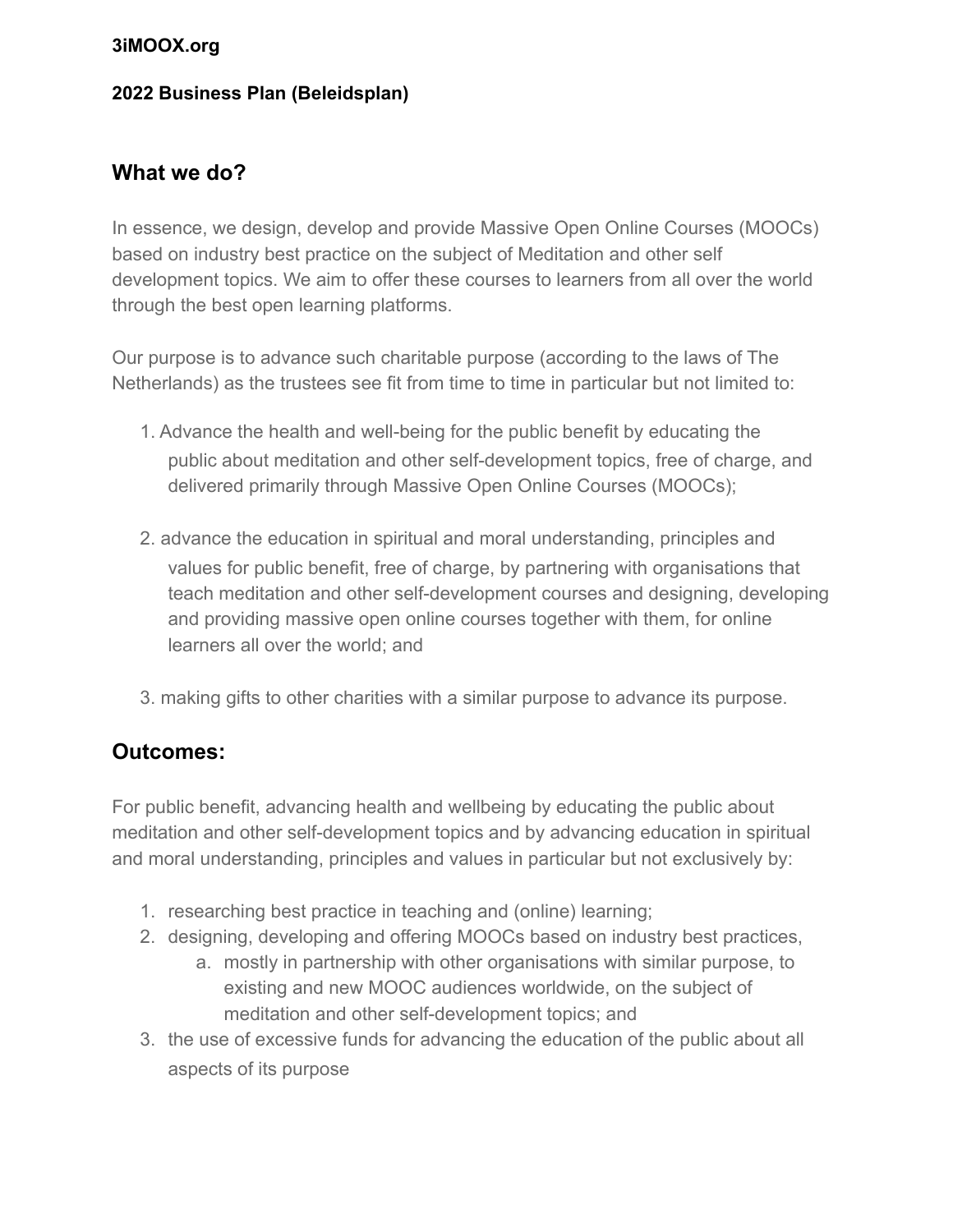#### **2022 Business Plan (Beleidsplan)**

### **How do we do that?**

Amongst other things, we partner with great content providers who teach meditation and other self-development courses and develop the online courses together with them.

We continue to research and learn from MOOC providers and participants to understand and apply best practice.

We train experienced Meditation Teachers to moderate the discussion forums which play a crucial role in allowing learners to share with each other, learn from each other and ask questions. The forums enrich the learning experience of the participants and create dynamic learning environments, unseen in classroom teaching.

We will also seek to work and partner with the best learning platforms in the world to serve existing and new MOOC participants and offer them the best learning experience available.

All the courses are free of charge and certificates are available on completion free or at cost.

People who wish to support our work and who wish to help us to sustain our activities and develop more courses can donate to support us financially or volunteer their skills and time.

# **Our MOOCs**

The Practical [Meditation](https://www.3imoox.org/) MOOCs has been developed in partnership with the [Brahma](https://brahmakumaris.org.au/) Kumaris [Australia](https://brahmakumaris.org.au/). These courses offer participants information, methods and exercises to learn, explore and experience the beauty and strength of their inner being and enable them to effectively address the challenges of our time. We also have several courses aimed at experienced Meditation Teachers to explore best practice in Teaching and Learning with the aim of developing high quality curricula and new courses.